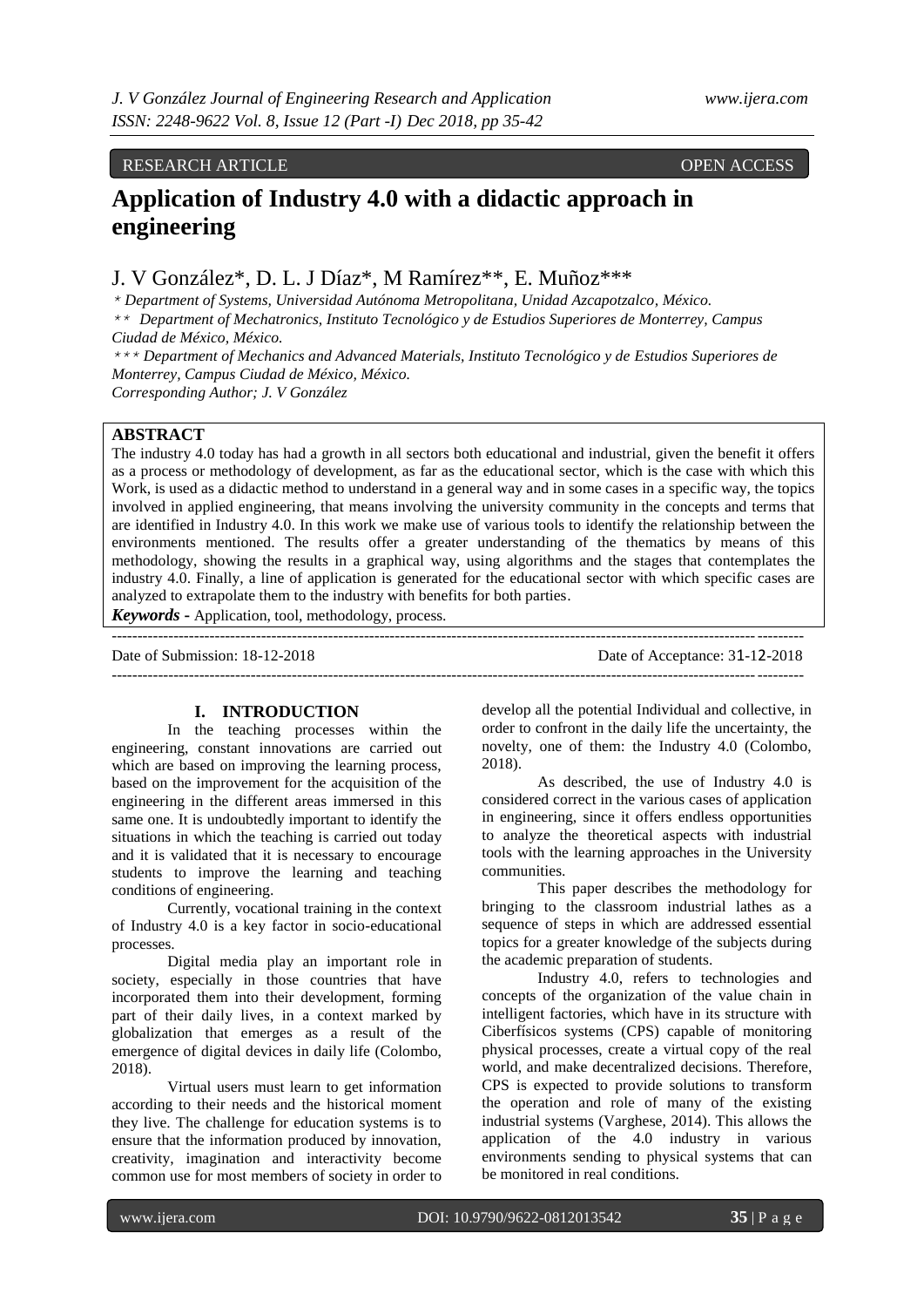It also establishes the necessary steps to be considered as a teaching-learning methodology in the areas of engineering, showing and identifying the impact that the industry 4.0 will have in both the industrial and educational sectors, thus seeks new trends in the academic preparation of future engineers and have the necessary tools to perform their work in both environments.

The following paragraphs describes industry 4.0, the methodology implemented and a case study with an industrial-academic approach.

#### **Industry 4.0**

One of the first stages of industry 4.0 lies in understanding the fundamental elements for its implementation, which are: a) objectives, b) challenges, c) institutional framework, d) enabling technologies, e) intelligent manufactures. Each of these aspects is broken down into the following:

Objectives: Increase of the level of digitization of the productive process, union between the physical world and the virtual world, implantation of intelligent systems, flexibility.

Challenges: requirements of each client, sustainability and efficiency of the resources, optimization of the decision making, collaboration between man and machine, security.

Institutional framework: sector in which it must be implemented.

Enabling technologies: Internet of Things, ciberfísicos systems, augmented reality, simulation, collaborative robotics, additive manufacturing, big data, cloud computing, cybersecurity.

Intelligent Factory: connectivity, flexibility, decentralization, predictive, transparent.

With the aforementioned we have a different panorama to the existing industry 4.0, which does not focus only on the basic stages that emerge from the industry but there is a transversal approach with general aspects to obtain effective communication in the process to develop the methodology in the different cases of study.

However, it has to industry 4.0, in essence, has involved a series of stages stipulate its application, which are known as: a) robots, b) simulation, c) integrated systems, d) internet of things, e) cybersecurity, f) cloud, g) augmented reality and h) big data. where each of the aspects described above are applied at each stage of what is known as Industry 4.0 and this strengthens the teaching of this subject, in where are addressed in a general manner involving cases in the sense of implementation.

With the information described is given the interpretation necessary to achieve a teachinglearning methodology for applied engineering, the following section mentions and describes the methodology to be addressed later in a case of application to validate the implementation of Industry 4.0 in the academic sector.

# **II. METHODOLOGY**

This section describes the way in which study cases are worked to achieve the implementation of the objective of the Industry 4.0 in didactic situations of applied engineering, as is the mechanics, mechatronics and industrial, where it is perceived in a way tangible and direct the industrial sector that has immersed the application of the industry 4.0.

The didactic part of engineering in these times has changed with the immersion of technology, so it is necessary to update the didactic approaches and strategies for students to develop skills based on the fundamental tools of the Industry 4.0 and its environment.

The working methodology is achieved to develop according to what is shown in figure 1 and that subsequently be described.



**Fig. 1. Diagram of the applicable methodology.**

The stages in the methodology are described below.

Stage 1: a) Identification of the problem: in this section it is important to analyze in a deep way the problem to be solved and the possible solutions existing from the qualitative point of view, where there is no use of any type of tool, b) analysis of the problem: It is mainly to make public the problem with the people involved in the process to take into account the opinions on the problematic to involve the people immersed in the case and to be able to identify the best solution according to the field which is generated in the resolution of each of the cases presented, c) alternative solution: at this stage the alternatives are sketched to determine qualitatively the structure of the solution to the problem, usually presented to least five alternatives, which can have the variables of form, material and properties.

Stage 2: a) simulation: this is one of the fundamental stages of Industry 4.0 and generates a good impact on the didactic methodology for the learning of engineering, because it shows in a virtual way the process or solution to the problem by means of tool s computational, b) big data: the collection of countless data offered by the alternatives of solutions, simulations and other work in this section to achieve a vast compendium of information that is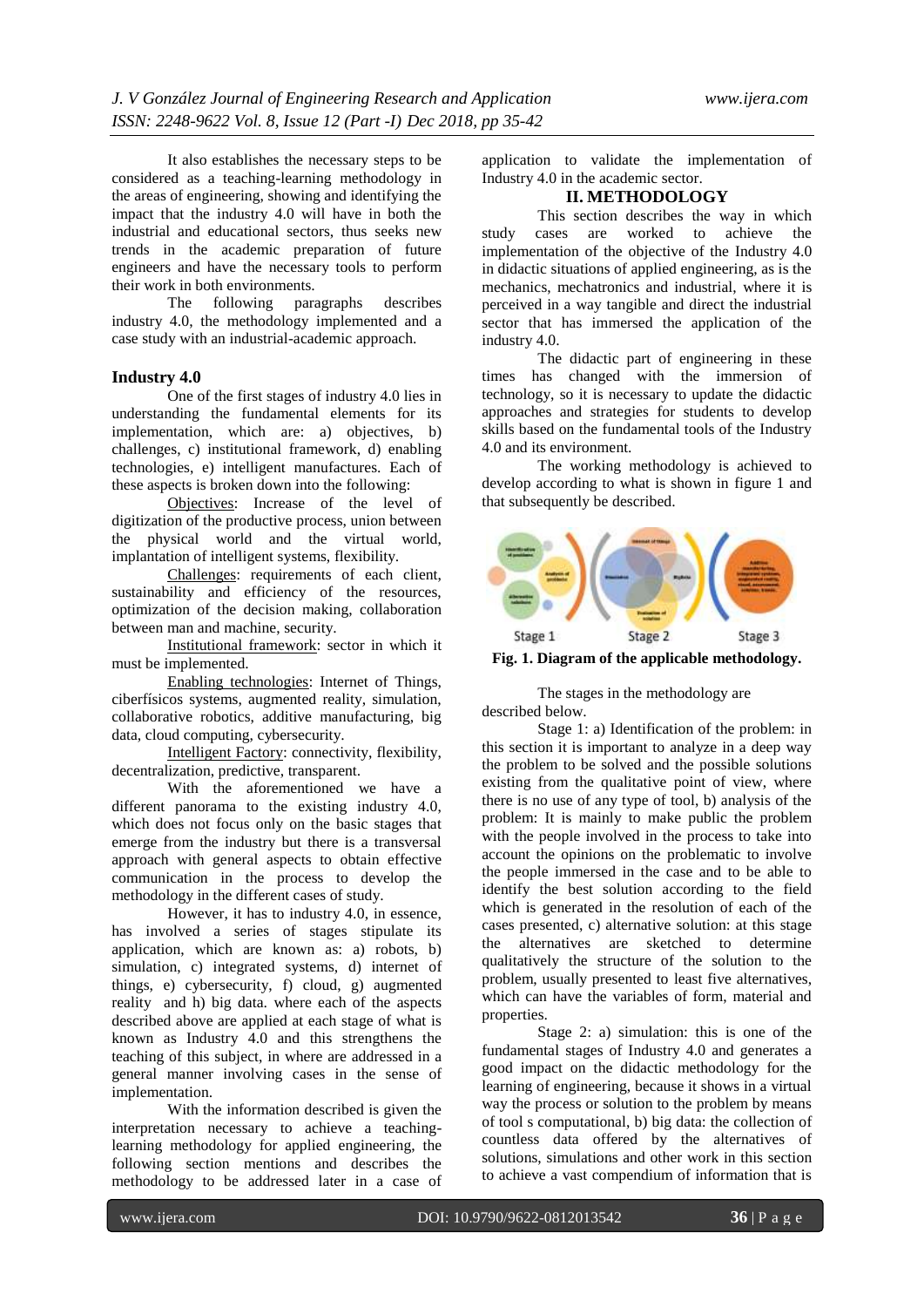later used in the development of application for case studies, c) evaluation of solution: the evaluation is considered a fundamental part in the application of the methodology didactic, allows the use of tools as they are matrices of decision, TriZ or QFD (house of the quality), which achieve identify possible solutions and after that reformulate aspects of evaluation to define what is desired in the system, process or final product, d) internet of things: in this section we determine the spaces in which the tools are used to stay connected in real time to manipulate the alternatives at multidisciplinary level to formulate possible proposals at different levels such as design, management, manufacturing and quality.

Stage 3: a) additive manufacturing: subsequently, when analyzing the product or system, we work with the additive manufacture that allows a physical and tangible glimpse of the solutions that work in previous stages, it is important to mention that everything is done in real time and therefore at the time of analyzing prototypes are made that allow progress in the conceptualization of solutions, a characteristic and primary advantage of additive manufacturing, is to be low cost when talking about materials engineering plastics for this process, b) integrated systems: as for this stage are considered CNC and evaluation equipment (metrology), for the elaboration of the product, as mentioned, in real time, in conjunction with the manufacture additive, c) augmented reality: this has the advantage of offering the development in another dimension that serves and is of great impact in the teaching so that the students achieve to identify the 360 ° what is being done and time to be active in the learning , d) cloud: is a tool that satisfies the need to maintain communication in all instances involved in the project or develops, because it has the facility to accumulate data, videos, photographs, bases and others to achieve the role of Industry 4.0 as part of a teaching-learning methodology at the higher levels of education, e) evaluation: this aspect has the purpose of validating the process, system and elaborated product, it can be carried out by means of standardized test methods or by means of software specialized in life cycles, sustainability, achieving the initial specifications in the case of study, f) solution: it is one of the last stages that shows the solution to the problem that arises in the case in question, where it should be generate a specification for functional purposes in your application, g) trends: here it is sought to identify if it complies with the items that are stipulated and what is identified in the future for the progress of education, industry and society.

In essence this methodology should be worked in different scenarios since the perspective of this, Industry 4.0, lies in analyzing and visualize in real time, so you have three stations in different

environments to achieve the development of the application, some of the scenarios that can be used are: offices, auditoriums, videoconferencing rooms,<br>laboratories. machine tools workshops. workshops, manufacturing cell, manufacturing cell, virtual settings and workstations.

In figure 2 and 3 It is represented workstations for the application of the methodology that involves the Industry 4.0 with the part didactic.



## **Fig.2. Workstations in the application of the methodology.**

The previous figure shows the interconnectivity that exists in each of the workstations to be used in the methodology, where it has the cyclic aspect to achieve continuous improvement, or which depends on the process or product to work, however, there is a second alternative for the case in which the process is carried out in series, shown in figure 3.

|         | Evaluation        |  |
|---------|-------------------|--|
| Station | Stacion   Stacion |  |

**Fig. 3. Second Alternative for workstations**

The important thing about the workstations is that they are mobile and this allows a variety in the distribution of the stations and facilitates the work for the analysis and evaluation of the case to work, since it is possible to diversify the teaching processes as part of the educational aspect, considering that the Industry 4.0 is modular and the process starts at the stage that is considered appropriate at the time of initiating the development or the evaluation of the product.

Each of the stations mentioned in the preceding figures correspond in essence to the three stages involved with the methodology to apply Industry 4.0 in a didactic process.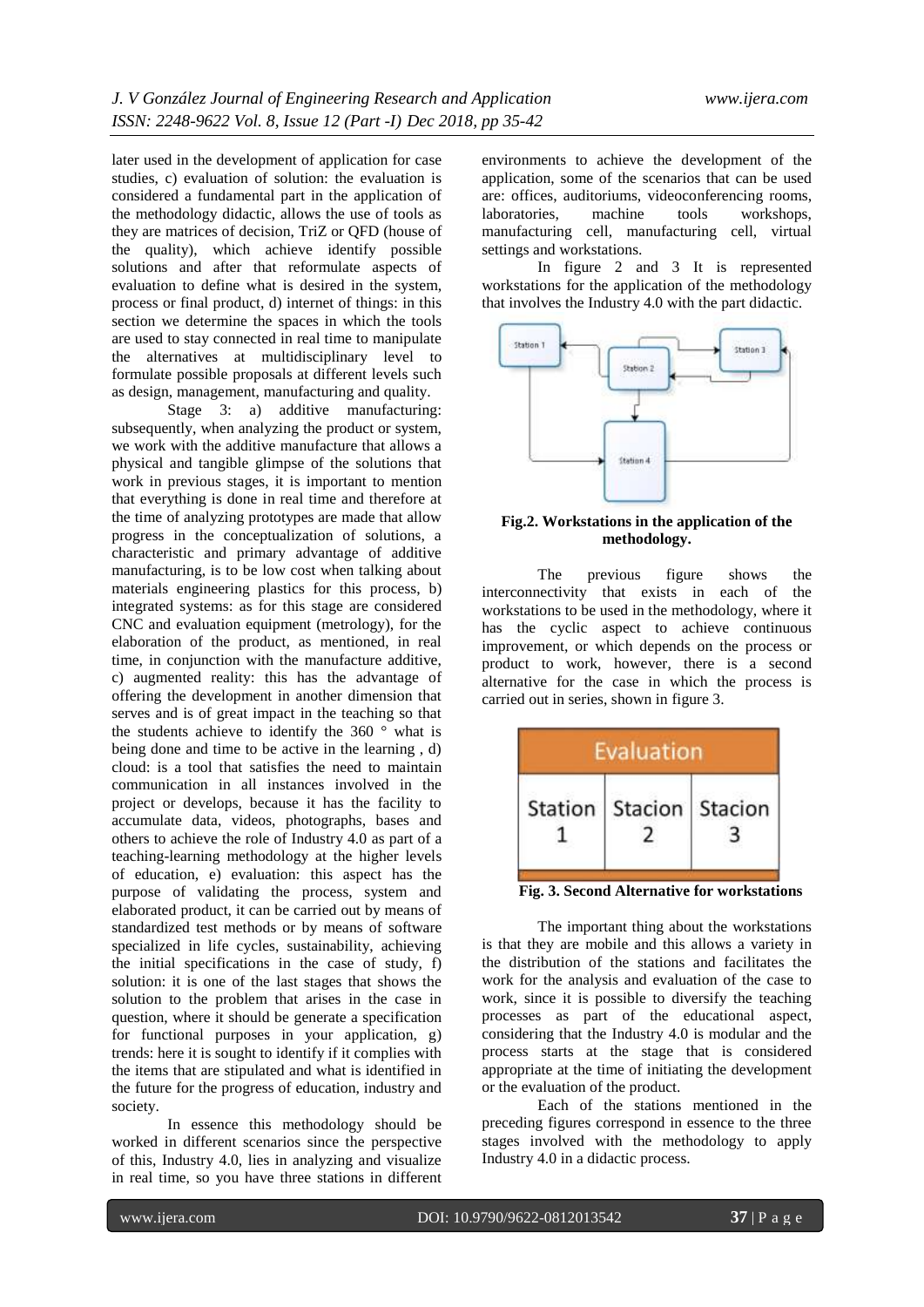Up to this point you only have the description of how the methodology and possible workstation locations will be applied to complement the development of the tool in a specific case, which is analyzed in the next section.

#### **Case study**

At this stage is developed the methodology that is implemented as part of the research work related to the part didactic to work using the themes of the Industry 4.0, where it is able to identify the lines or areas of opportunity for the cases applicable to engineering.

The case to work in this research are test specimens for the tensile in metals and plastic materials, where the required synergy will be established in the sectors and stages proposed in the methodology to keep the learning process active based on the Industry 4.0. In figure  $\overline{4}$  you have the images of the pieces to be elaborated by means of the methodology.



**Fig.4. Mechanical test specimens for use in Industry 4.0 methodology in the education sector**

Figure 4 shows the specimens that serve as a basis for the development of the teaching process where each stage is sought to identify and the justification within the methodology. The machining process involved in the elaboration of these are: turning, milling, grinding and measuring by means of metrology.

The following describes the stages of the methodology according to the case study, test specimens for traction, first mention the sections that are analyzed through the methodology. Stage 1:

Identification of the problem: development and application processes are developed on an individual basis.

Problem Analysis: when performing the tensile tests in the test specimens, it is not certain that the experimental part is the most suitable, given that the people of the manufacture, application of the test and analysis of tests are found at the application

site. This implies that each area performs activities independently.

Solution alternatives: concentrate support times for all areas involved in the project, video conferencing, real-time Industry 4.0 application , cloud databases.

This first stage establishes the parameters to be monitored in the application of the methodology and the relevant issues in the specific sector of the trials extrapolating to the methodology, in table 1 we have the parameters extracted from this first stage.

**Table 1. parameters to be monitored in the identification of the problem.**

| Parameter     | Description                                                                                                                                                                                                                                                                                    |
|---------------|------------------------------------------------------------------------------------------------------------------------------------------------------------------------------------------------------------------------------------------------------------------------------------------------|
| Space         | The place where the operations are carried<br>out must be of such magnitude that it allows<br>to extrapolate what was done in each one of<br>the stages of the methodology.                                                                                                                    |
| Time          | The activities carried out in each of the<br>stages must be in real time, therefore the<br>importance of this parameter for its control.                                                                                                                                                       |
| Communication | The communication routes in the working<br>environment must be opened with the<br>maximum control, with the purpose of<br>absorbing all the information of the spaces<br>and estimated times for each of the stages<br>that are applied.                                                       |
| Connection    | This parameter focuses on having<br>and<br>keeping all sectors and participants in such a<br>way that communication is favorable at all<br>recommending multidisciplinary<br>times,<br>relationships to enrich the methodology and<br>its application in the Teaching-Learning<br>engineering. |

In the table above it is clear that the critical parameter to work immediately is communication, which is managed to be corrected through the application of Industry 4.0 as part of the methodology shown for teaching-learning in engineering.

With the obtained so far we proceed to start the stage 2 described below, based on the described in stage 1.

# Stage 2:

Simulation: At the time of analyzing the specimens are worked in three scenarios, simulation in CAD models, simulation in machine tools and theoretical simulation, where each of them is in real time and each area in charge of the corresponding simulation they interact to be able to define the best way to work the test specimens, for the subsequent realization of the mechanical tests. In figure 5 there is an example of the simulation in a CAD of the test specimens.

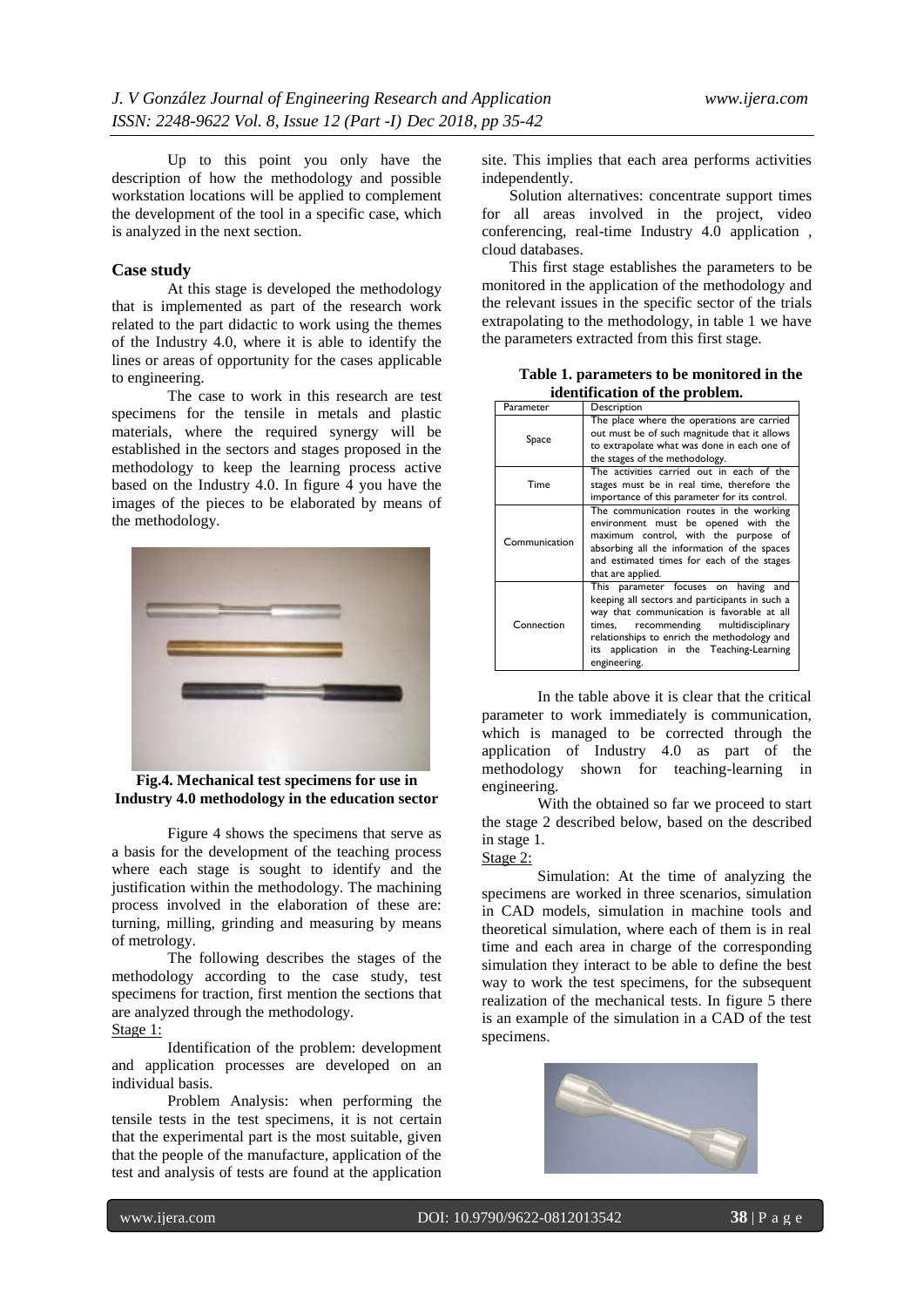## **Fig.5. Simulation of mechanical test specimens in a CAD modeling.**

Big data: it consists in collecting each and every one of the data of the theoretical and experimental part on a basis to maintain the immediate communication of what was done in the participating areas, without forgetting that everything is done with an applicable learning approach.

Solution evaluation: the solution of the problem is evaluated according to the needs that are presented, in this case it is by means of the results obtained in the communication and the estimated times of work in the theoretical and experimental part, which is validated with a work plan presented at the beginning in the development of the work or project.

Internet of things: In this case is used the internal network of ITESM CCM, to keep the information in real time within the institution and also achieve communication with all members of the areas in the development of the application case. It is considered that at the time of carrying out the mechanical tests or the theoretical part the involved ones are in the facilities of the ITESM.

#### Stage 3:

Additive manufacturing: the application of additive manufacturing lies in making scale models and 1:1 of the specimens to validate the geometry and tolerances to which the test tubes are subject. figure 6 shows the development of a scaled test specimen by means of 3d printing.



**Fig. 6. Stress testers in 3d prototyping**

The figure above shows the prototype of the piece to be elaborated where it is able to identify the critical point, angle of attack of the specimen in which the test length starts in the mechanical tensile tests.

Integrated systems: this system is used to elaborate the test tube in the different materials for its application in the tests, it can have an automatic, semi-automatic or manual system of the equipment with which the test tube is reproduced according to the measurements and tolerances established by the

prototyping and design area. Figure 7 shows manual and numerical control equipment with which the test specimens are produced.



**Fig.7. Integral system of CNC equipment for the reproduction and manufacture of test tube in different materials.**

Augmented reality: at the time of carrying out the specimens the augmented reality of the pieces is generated when being machined so that the student manages to observe the process of machining in 3 dimensions and from that they analyze the manufacturing processes and their utilization in the methodology.

Cloud: It is one of the predominant stages to maintain the communication in real time for the project or activity in the elaboration and experimentation of the test specimens in mechanical tests, where all the information of the process is obtained.

Evaluation: as mentioned above, the evaluation is carried out through the results obtained in the moving mechanical tests and in the student's learning percentage at the time of applying the Industry 4.0 methodology.

Solution: the solution must coincide with what was done in the theoretical part, in practice and essential in the virtual so that the understanding of the subject matter, mechanical properties of the materials through the tensile test, is a process with coarse learning in the corresponding themes.

Tendencies: when applying the methodology is an important part to find the tendencies of the developed in the methodology, already remains it depends the future learning of the thematic. In this case of study the tendencies are directed according to various aspects, which are shown in table 2.

| Table 2. Study case trends using Industry 4.0 |             |  |  |
|-----------------------------------------------|-------------|--|--|
|                                               | methodology |  |  |

| Tendency                 | Description                                                                                                                                                                                    |
|--------------------------|------------------------------------------------------------------------------------------------------------------------------------------------------------------------------------------------|
| Database<br>organization | The information generated in each of the<br>cases serves as part of a future development<br>that will work in a inata way for a greater<br>performance in the application of<br>methodologies. |
| Accessibility            | Make improvements in the access to the                                                                                                                                                         |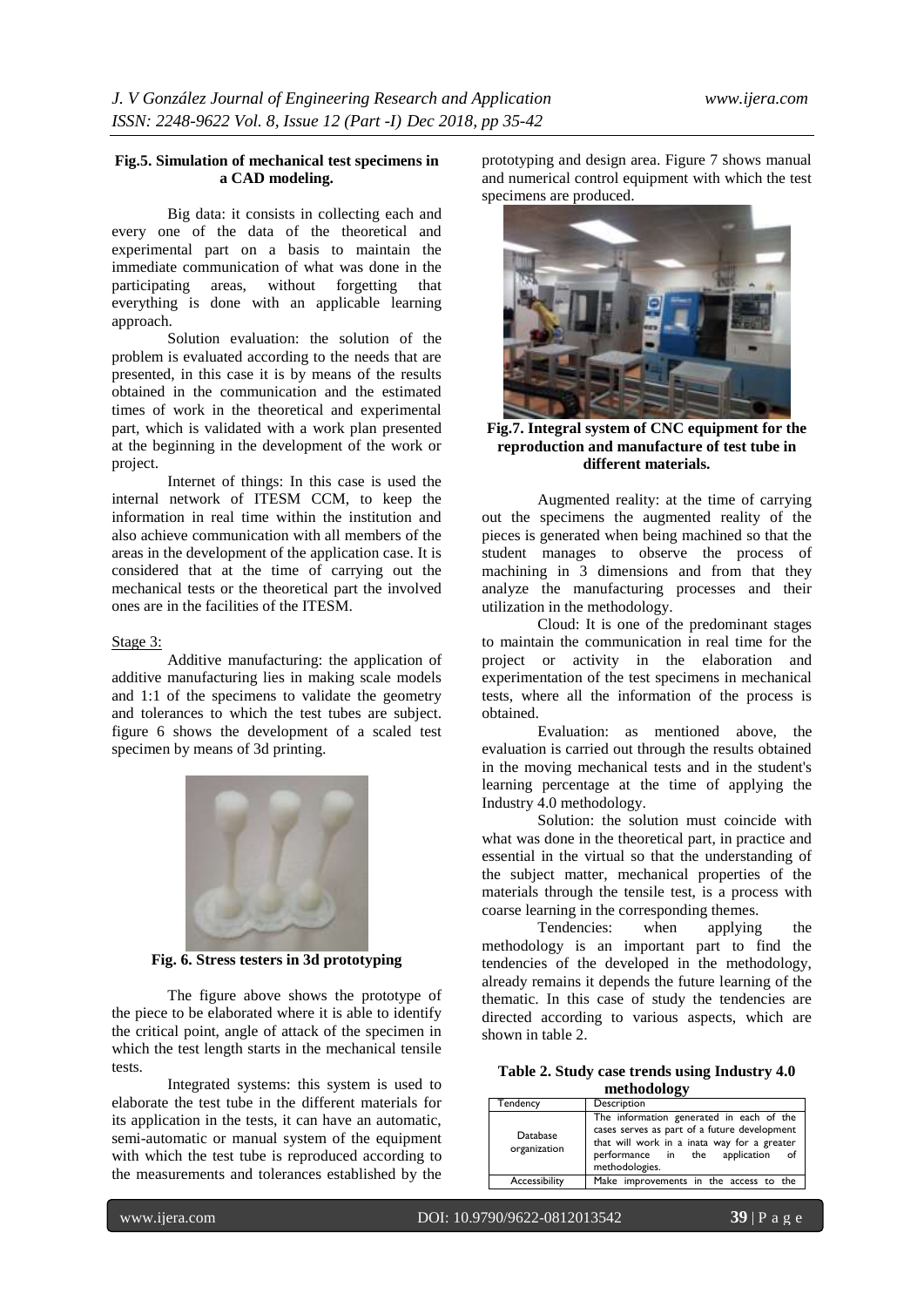|                    | information of the cases and be taken into<br>account for the development of activities in<br>classes referring to the subjects of the applied<br>engineering.                                                       |  |
|--------------------|----------------------------------------------------------------------------------------------------------------------------------------------------------------------------------------------------------------------|--|
| Internet of things | Case studies should be kept in the interests<br>of the internet to increase the impact to<br>different levels and also to achieve the impact<br>on applied engineering.                                              |  |
| Intercom           | Communication for each of the case studies<br>should be well-founded and above all to<br>maintain communication in all areas<br>Ωf<br>development, thus achieving interaction<br>in<br>real time with collaborators. |  |

The table above describes those elements that were detached at the time of analyzing the application of the methodology in the case of study for the test specimens of mechanical tests of metallic materials, with which the situation of continuous improvement is appreciated in essence in the tangible applications of the teaching-learning processes through methodologies with these characteristics, where the real and tangible situation of a case is of great importance for a study of this nature.

Applying the methodology identifies the sequence of the process to apply the stage involved in the development of this, on the other hand, it is important to highlight the action of using the largest amount of technology in the teaching processes as is the Industry 4.0 methodology.

In the following paragraphs are manifested the results in applying and developing each and every step immersed in the methodology described and the benefits achieved.

#### **III. ANALYSIS OF RESULTS**

This section details the aspects that show both qualitative and quantitative elements when applying the Industry 4.0 methodology to the teaching-learning processes.

One of the issues that excels in this work is the use of real case studies, where all the factors and control criteria are tangible and that are lived day by day in the industry and this gives importance to this type of methodologies in the processes of teaching, on the other hand, the subject favors the application of methodologies since it shows palpable systems for students and professors who stand out for the development of engineering in various working environments such as education and sectors industry, one of the factors that offers the impact to this work is the intention of extrapolating the process to various areas of application.

With regard to the case study the scenarios that stand out during the application of the methodology show interrelation with others, thus allowing the growth of all its stages during the process. In the following diagram, figure 8, the scenarios and the relation of these are observed as they are immersed in the methodology of this work.



## **Fig. 8. Diagram of scenarios applicable to the methodology**

The diagram shows the relation considered standard that is obtained after the application of the methodology this indicates to establish an improvement in the scenarios according to the application, case of study, that is used for the development of the methodology. The diagram arises from the control parameters and the trends that were described during the document.

And the elements mentioned during the process give a record of interest in their use according to table 3, for which are established values of interest ranging from 5 to 10 where 5 is the least impact and 10 the most important value, whose meaning is that more attention should be paid in this area to obtain improvements in the study cases applied to the teaching-learning methodology through Industry 4.0.

#### **Table 3. Using the parameters in the methodology**

| Parameter                 | <b>Interest</b> |
|---------------------------|-----------------|
| Space                     | 10              |
| Time                      | 10              |
| Comunication              |                 |
| Connection                |                 |
| Database organization     |                 |
| Organization of databases |                 |
| Intercom                  |                 |

Then you have a graph representing the above table.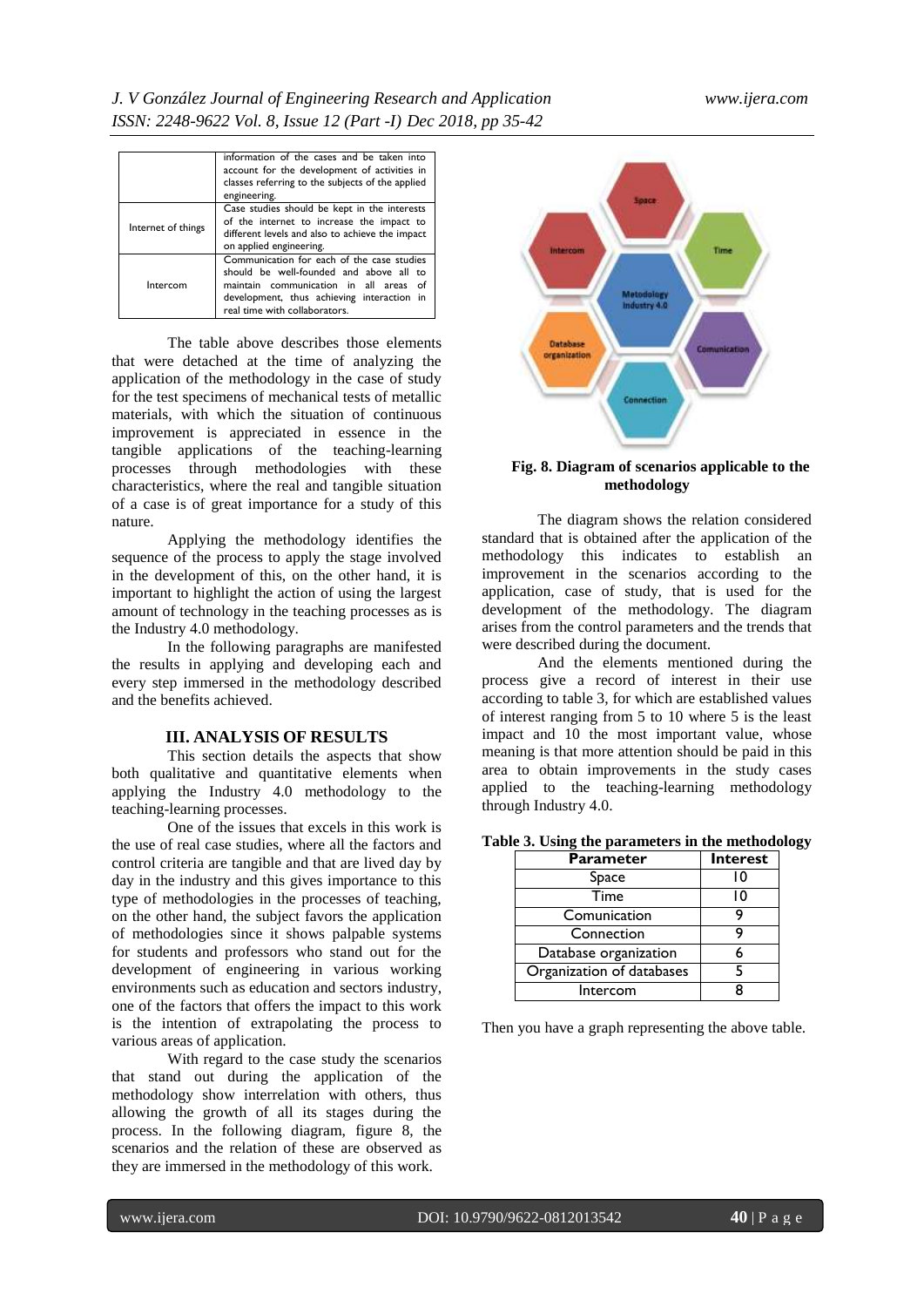

**Fig. 9. Percentage of use of methodology parameters**

The graph shows in percentage the parameter that generated interest by the collaborators to be used and take it as an area of opportunity in the methodology and show the advantages that is through this process of teaching.

Then, a diagram is displayed where to identify which of the stages of the methodology is the one of greater application by means of the collaborators and that is reflected in the use of the parameters by means of the students at the moment of carrying out the methodology, as a result of table 4

**Table 4. Stages involved in the methodology**

| <b>Stages</b> | Concepts   | Value          |  |
|---------------|------------|----------------|--|
| Stage 1       | intercom   | 3              |  |
| Stage 1       | Space      | O              |  |
| Stage 1       | Time       | ი              |  |
| Stage 1       | Conecction | ი              |  |
| Stage 2       | intercom   | 1              |  |
| Stage 2       | Space      | 2              |  |
| Stage 2       | Time       |                |  |
| Stage 2       | Conecction | n              |  |
| Stage 3       | intercom   | 1              |  |
| Stage 3       | Space      | O              |  |
| Stage 3       | Time       | $\overline{2}$ |  |
| Stage 3       | Conecction | ς              |  |

In the previous table the stages of the methodology for a comparative analysis are identified.<br>Use of parameters with methodology during a case





The figure shows qualitatively the importance of each of the stages of the methodology and identifies that stage 3 is the most important for users in the pro-process of applying the methodology of Industry 4.0 to the methods of teaching-learning applied engineering.

#### **IV. CONCLUSIONS**

Within the methodology applied in the teaching-learning process, it is observed that involving the Industry 4.0 is a large-scale process since the current systems provide spaces necessary for the development of these processes.

During the application of the methodology in the case of study they are able to identify the tendencies, extracted from the experiences of the collaborators and students involved in the implementation of the stages of the methodology in a specific case of engineering and that then be used for other subjects involved in engineering. The parameters that offer areas of opportunity for future research focused on the teaching processes applying the Industry 4.0 are organization of the databases, accessibility, internet of things, intercommunication, which allows to enrich the teaching processes in which the existence of improvement in the processes involved in the engineering is reflected and with which the importance of making methodologies that involve stability in their application is manifested.

Addition, students show interest in using the methodology given that it allows them to use the theoretical knowledge and take them to the practical through cases of study of this nature where they involve all the concepts of each subject linked with the case and it gives satisfaction in addition to introducing the trends that are manifested in the industry through the development of projects involving manufacturing processes, statistics, work analysis, among others.

From the point of view of collaborators, there is an improvement in the use of students at the moment of carrying out the methodology showing the technological advances that they can manipulate to improve an engineering process, the latent<br>parameter for the collaborators is the collaborators intercommunication because it depends on the appropriate development of the cases of study and the success of these.

Finally, it should be noted that the trends shown in this project of methodologies through the Industry 4.0 offer new lines of work to improve the applicable conditions of the methodology, showing the interest of working in the different concepts that has left the methodology in the case of study.

# **ACKNOWLEDGEMENTS**

We thank each and every one of the collaborators and the technicians who offered their